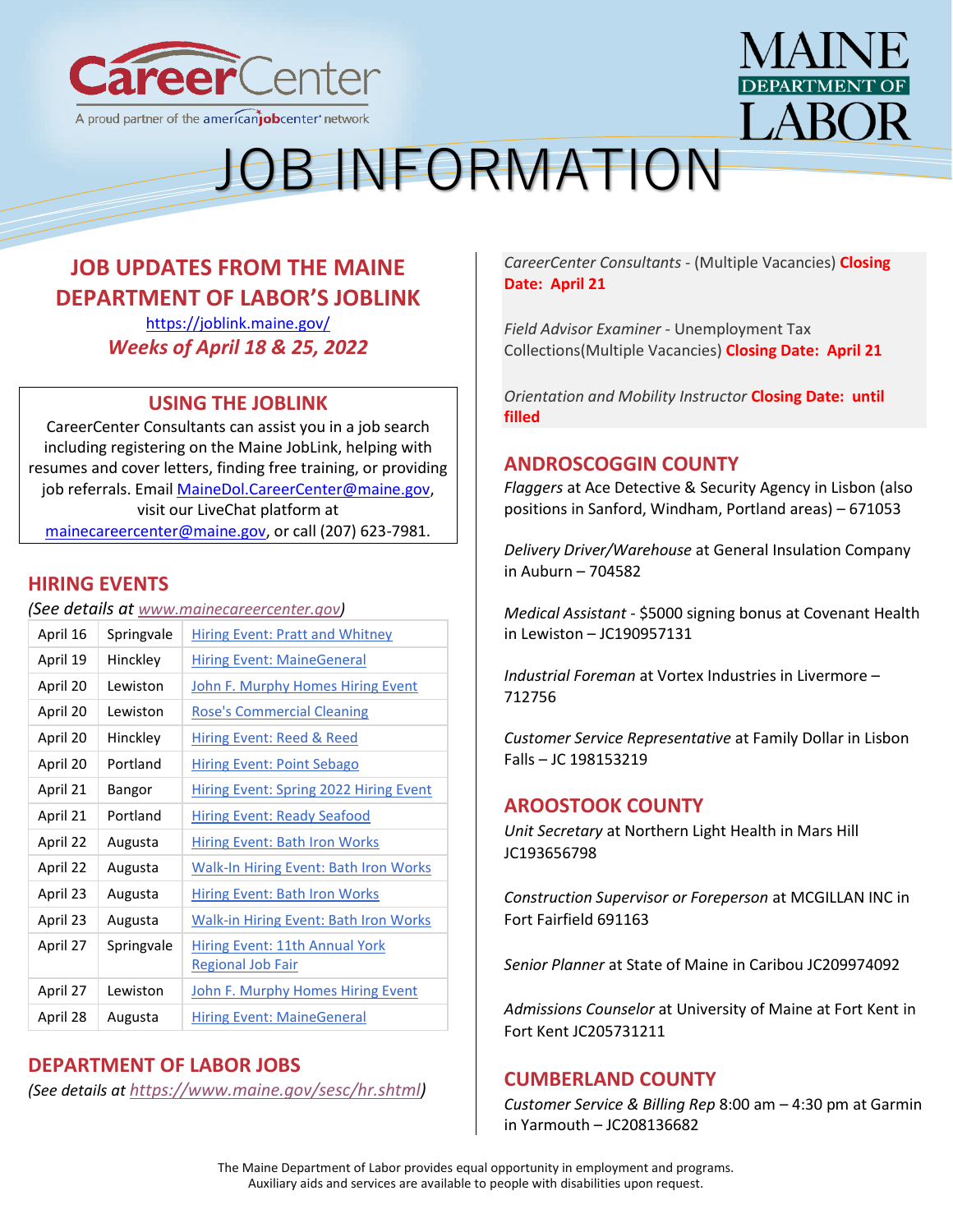



*[Retail Manager](https://joblink.maine.gov/jobs/626263)* Home Store at LL Bean in Freeport – JC19541

*[Park Ranger Year-Round](https://joblink.maine.gov/jobs/719628)*- Two Lights State Park – State of Maine - [Cape Elizabeth JC209334318](https://joblink.maine.gov/jobs/719628)

*Staff Accountant* - Robert Half - [Porter JC196595920](https://joblink.maine.gov/jobs/633569)

*[Senior Graphic Designer](https://joblink.maine.gov/jobs/712197)*- Hannaford- Scarborough [JC208219159](https://joblink.maine.gov/jobs/712197)

## **FRANKLIN COUNTY**

*[Certified Medicine Aide](https://joblink.maine.gov/jobs/700096)* – CMA at Genesis Healthcare in Farmington- *sign on bonus!* – JC206430109

*[Service Technician](https://joblink.maine.gov/jobs/703560)* at Dead River Company in Farmington – *bonus eligible!* – JC206832070

[Rangeley Lake State Park](https://joblink.maine.gov/jobs/674604) – 2022 *Seasonal Positions* at State of Maine – JC202872309

*[Breakfast Coordinator](https://joblink.maine.gov/jobs/648198)* at Carrols Corporation in Farmington – JC198889970

## **HANCOCK COUNTY**

*[Professional Mover](https://joblink.maine.gov/jobs/708938)* at Norumbega Moving & Storage in Southwest Harbor \$18/hr. 708938

*[Personal Support Specialist \(PSS\)](https://joblink.maine.gov/jobs/663555)* at Loving Care in Steuben 663555

*[Food Facility Production, Assembly & Packaging](https://joblink.maine.gov/jobs/720356)* at Maine Coast Sea Vegetables in Hancock 720356

## **KENNEBEC COUNTY**

*[Metal Roofer](https://gcc02.safelinks.protection.outlook.com/?url=https%3A%2F%2Fjoblink.maine.gov%2Fjobs%2F674384&data=04%7C01%7CDavid.M.Grima%40maine.gov%7Caf01c7baacaa4f89124e08da1e1995a4%7C413fa8ab207d4b629bcdea1a8f2f864e%7C0%7C0%7C637855392476898796%7CUnknown%7CTWFpbGZsb3d8eyJWIjoiMC4wLjAwMDAiLCJQIjoiV2luMzIiLCJBTiI6Ik1haWwiLCJXVCI6Mn0%3D%7C3000&sdata=jZKD9QDhuFSjSB0XlypAHsvMpGIchnIqCEc%2FflgZY4A%3D&reserved=0)* at [DH Pinnette & Sons](https://gcc02.safelinks.protection.outlook.com/?url=https%3A%2F%2Fjoblink.maine.gov%2Femployers%2F18956&data=04%7C01%7CDavid.M.Grima%40maine.gov%7Caf01c7baacaa4f89124e08da1e1995a4%7C413fa8ab207d4b629bcdea1a8f2f864e%7C0%7C0%7C637855392476898796%7CUnknown%7CTWFpbGZsb3d8eyJWIjoiMC4wLjAwMDAiLCJQIjoiV2luMzIiLCJBTiI6Ik1haWwiLCJXVCI6Mn0%3D%7C3000&sdata=165amfju%2Fkwvm3sakAVYF2XjNK2ccHhW8EBRCJ1%2BPD4%3D&reserved=0) in Oakland 674384

*[Industrial Sandblasting Operator](https://gcc02.safelinks.protection.outlook.com/?url=https%3A%2F%2Fjoblink.maine.gov%2Fjobs%2F720779&data=04%7C01%7CDavid.M.Grima%40maine.gov%7Caf01c7baacaa4f89124e08da1e1995a4%7C413fa8ab207d4b629bcdea1a8f2f864e%7C0%7C0%7C637855392476898796%7CUnknown%7CTWFpbGZsb3d8eyJWIjoiMC4wLjAwMDAiLCJQIjoiV2luMzIiLCJBTiI6Ik1haWwiLCJXVCI6Mn0%3D%7C3000&sdata=YeyLFx6bIymbrk6L2jUZoEQk1LcHPMNgCry9f4b5qEY%3D&reserved=0)* at [Cianbro](https://gcc02.safelinks.protection.outlook.com/?url=https%3A%2F%2Fjoblink.maine.gov%2Femployers%2F10945&data=04%7C01%7CDavid.M.Grima%40maine.gov%7Caf01c7baacaa4f89124e08da1e1995a4%7C413fa8ab207d4b629bcdea1a8f2f864e%7C0%7C0%7C637855392476898796%7CUnknown%7CTWFpbGZsb3d8eyJWIjoiMC4wLjAwMDAiLCJQIjoiV2luMzIiLCJBTiI6Ik1haWwiLCJXVCI6Mn0%3D%7C3000&sdata=ous%2FlSWJmy%2B0BaQ8mxDMZea01drEJI6w7fFtEmxo%2FRc%3D&reserved=0) in Augusta 720779

*[Lineworker Apprentice -](https://gcc02.safelinks.protection.outlook.com/?url=https%3A%2F%2Fjoblink.maine.gov%2Fjobs%2F706779&data=04%7C01%7CDavid.M.Grima%40maine.gov%7Caf01c7baacaa4f89124e08da1e1995a4%7C413fa8ab207d4b629bcdea1a8f2f864e%7C0%7C0%7C637855392476898796%7CUnknown%7CTWFpbGZsb3d8eyJWIjoiMC4wLjAwMDAiLCJQIjoiV2luMzIiLCJBTiI6Ik1haWwiLCJXVCI6Mn0%3D%7C3000&sdata=m8Umdd5wvKhhQXS%2F3SDZOC1MlfbRTXZAxaz5AsqoYbQ%3D&reserved=0) Distribution* - Full-time at [Cianbro](https://gcc02.safelinks.protection.outlook.com/?url=https%3A%2F%2Fjoblink.maine.gov%2Femployers%2F10945&data=04%7C01%7CDavid.M.Grima%40maine.gov%7Caf01c7baacaa4f89124e08da1e1995a4%7C413fa8ab207d4b629bcdea1a8f2f864e%7C0%7C0%7C637855392476898796%7CUnknown%7CTWFpbGZsb3d8eyJWIjoiMC4wLjAwMDAiLCJQIjoiV2luMzIiLCJBTiI6Ik1haWwiLCJXVCI6Mn0%3D%7C3000&sdata=ous%2FlSWJmy%2B0BaQ8mxDMZea01drEJI6w7fFtEmxo%2FRc%3D&reserved=0) in Augusta 706779

*Housekeepers (Temp, FT)* at Giri Hotels in Waterville and Augusta @14.01/hr. 705257

#### **KNOX COUNTY**

*[Fabricator](https://joblink.maine.gov/jobs/724865)* at [Steel Pro, Inc.](https://joblink.maine.gov/employers/10889) in Rockland \$28–40/hr. 724865

*[FT Assistant Center Store Manager](https://joblink.maine.gov/jobs/720429)* at [Hannaford](https://joblink.maine.gov/employers/18132) in Camden JC209396651

*[Micro Lab Technician](https://joblink.maine.gov/jobs/707297)* at [IFF](https://joblink.maine.gov/employers/20488) in Rockland JC207454792

*[Senior Planner](https://joblink.maine.gov/jobs/723415)* at [State of Maine DHHS](https://joblink.maine.gov/employers/15792) in Rockland JC209974070

*[Retail Sales Associate](https://joblink.maine.gov/jobs/704281)* \$14.85/hr. at [Harbor Freight Tools](https://joblink.maine.gov/employers/11616) in Rockland JC206888635

## **LINCOLN COUNTY**

*[Multi-Unit Facility Maintenance & HVAC Positions](https://joblink.maine.gov/jobs/723936)* at McDonald's in Wiscasset – JC209841566

*[Store Assistant Manager](https://joblink.maine.gov/jobs/704240)* at Sherwin-Williams in Damariscotta - JC206891270

*[PT Sales Associate](https://joblink.maine.gov/jobs/703207) – Cashier* at Hannaford in Damariscotta – JC206805254

*[Customer Service Representative](https://joblink.maine.gov/jobs/661109)* at System One in Nobleboro – JC200806423

#### **OXFORD COUNTY**

*[Staff Accountant](https://joblink.maine.gov/jobs/633569)* at Robert Half in Porter – JC196595920

*[Spa Receptionist](https://joblink.maine.gov/jobs/665564)* at Sunday River Ski Corps in Newry – 665564

*[Inventory Specialist](https://joblink.maine.gov/jobs/718142)* at Walgreens in Bethel – JC208940392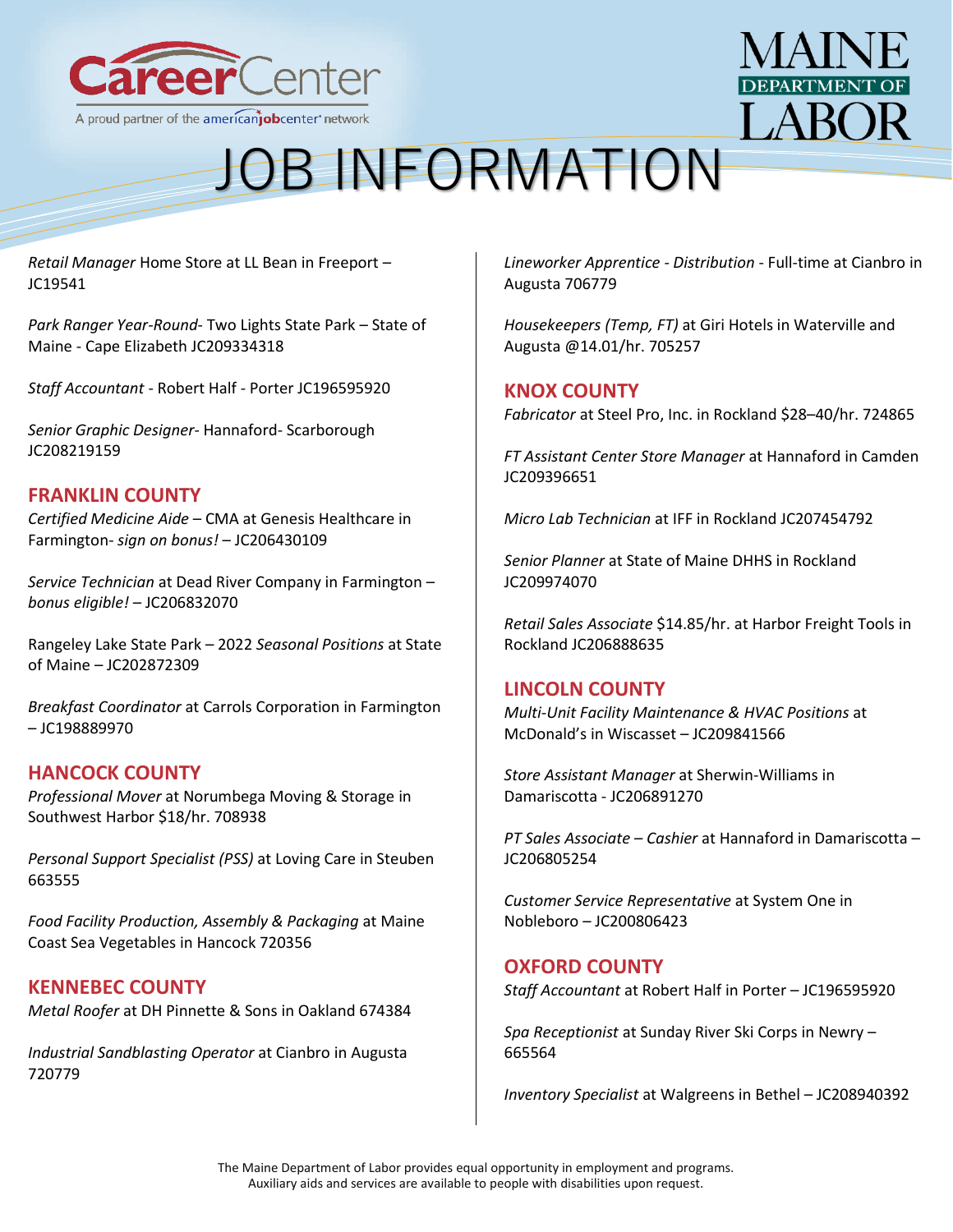



*[BJ's Wholesale Club Part Time Event Specialist](https://joblink.maine.gov/jobs/695913)* – hiring [immediately](https://joblink.maine.gov/jobs/695913) at Advantage Solutions in Norway – JC205842074

## **PENOBSCOT COUNTY**

*[Rehabilitation Technician](https://joblink.maine.gov/jobs/732533)* at ResCare in Bangor 732533

*[Phlebotomist](https://joblink.maine.gov/jobs/582793)* at CSL Plasma in Brewer JC188268578

*Case Coordinator - [Bilingual Spanish/English Social Worker](https://joblink.maine.gov/jobs/696926)* at General Dynamics Information Technology in Bangor JC206022792

*[Talent Acquisition Manager](https://joblink.maine.gov/jobs/707893)* at University of Maine in Orono JC207514426

#### **PISCATAQUIS COUNTY**

*[In-Home Caregiver \(PSS\)](https://joblink.maine.gov/jobs/407953)* - Training Available at Care & Comfort in Milo JC147253957

*[Paramedic](https://joblink.maine.gov/jobs/724202)* at Northern Light Health in Dover Foxcroft JC209901450

*[Laundry Worker](https://joblink.maine.gov/jobs/723693)* at Northern Light Health in Greenville JC209901489

#### **SAGADAHOC COUNTY**

*[Dental Assistant](https://joblink.maine.gov/jobs/681882)* at Catholic Charities of Maine in Bath 681882

*[Transportation Worker](https://joblink.maine.gov/jobs/727553)* at State of Maine in Richmond JC210219233

*[Food & Beverage Team Leader](https://joblink.maine.gov/jobs/700110)* at Target in Topsham JC206470325

*[Vocational Rehabilitation Career Advisor](https://joblink.maine.gov/jobs/709482)* at Goodwill Northern New England in Topsham JC207746158

#### **SOMERSET COUNTY**

*Corrections Officer* - [Somerset County Jail](https://gcc02.safelinks.protection.outlook.com/?url=https%3A%2F%2Fjoblink.maine.gov%2Fjobs%2F709113&data=04%7C01%7CDavid.M.Grima%40maine.gov%7Cd8605b36a2284f7992f508da1e1292f4%7C413fa8ab207d4b629bcdea1a8f2f864e%7C0%7C0%7C637855362363857015%7CUnknown%7CTWFpbGZsb3d8eyJWIjoiMC4wLjAwMDAiLCJQIjoiV2luMzIiLCJBTiI6Ik1haWwiLCJXVCI6Mn0%3D%7C3000&sdata=Lv%2BMOEC0Fbb0k1FNysSP8o%2B8KYWxKKRB7%2FNvlNRg0e8%3D&reserved=0) in Skowhegan \$18.23/hr. 709113

*Patrol Deputy* - [Somerset County Sheriff's Office](https://gcc02.safelinks.protection.outlook.com/?url=https%3A%2F%2Fjoblink.maine.gov%2Fjobs%2F709112&data=04%7C01%7CDavid.M.Grima%40maine.gov%7Cd8605b36a2284f7992f508da1e1292f4%7C413fa8ab207d4b629bcdea1a8f2f864e%7C0%7C0%7C637855362363857015%7CUnknown%7CTWFpbGZsb3d8eyJWIjoiMC4wLjAwMDAiLCJQIjoiV2luMzIiLCJBTiI6Ik1haWwiLCJXVCI6Mn0%3D%7C3000&sdata=H4IRPGyF1NiEt1cjm52abdiK%2FsVKd%2F%2F900sHTryqrAg%3D&reserved=0) in Skowhegan \$20.55/hr. 709112

*[Greenhouse Deleafer](https://gcc02.safelinks.protection.outlook.com/?url=https%3A%2F%2Fjoblink.maine.gov%2Fjobs%2F704659&data=04%7C01%7CDavid.M.Grima%40maine.gov%7Cd8605b36a2284f7992f508da1e1292f4%7C413fa8ab207d4b629bcdea1a8f2f864e%7C0%7C0%7C637855362363857015%7CUnknown%7CTWFpbGZsb3d8eyJWIjoiMC4wLjAwMDAiLCJQIjoiV2luMzIiLCJBTiI6Ik1haWwiLCJXVCI6Mn0%3D%7C3000&sdata=gEMfneWy0jVVX79dD8oIDNNy7m43%2FG5HMGmPlXjmUAE%3D&reserved=0)* at [Backyard Farms](https://gcc02.safelinks.protection.outlook.com/?url=https%3A%2F%2Fjoblink.maine.gov%2Femployers%2F16152&data=04%7C01%7CDavid.M.Grima%40maine.gov%7Cd8605b36a2284f7992f508da1e1292f4%7C413fa8ab207d4b629bcdea1a8f2f864e%7C0%7C0%7C637855362363857015%7CUnknown%7CTWFpbGZsb3d8eyJWIjoiMC4wLjAwMDAiLCJQIjoiV2luMzIiLCJBTiI6Ik1haWwiLCJXVCI6Mn0%3D%7C3000&sdata=0WU6FsWktY5EDgtxkjkxty86D3p0vFHeIBtnhlM%2FXiU%3D&reserved=0) in Madison \$15.66/hr. 704659

*[Production Workers](https://gcc02.safelinks.protection.outlook.com/?url=https%3A%2F%2Fjoblink.maine.gov%2Fjobs%2F702378&data=04%7C01%7CDavid.M.Grima%40maine.gov%7Cd8605b36a2284f7992f508da1e1292f4%7C413fa8ab207d4b629bcdea1a8f2f864e%7C0%7C0%7C637855362363857015%7CUnknown%7CTWFpbGZsb3d8eyJWIjoiMC4wLjAwMDAiLCJQIjoiV2luMzIiLCJBTiI6Ik1haWwiLCJXVCI6Mn0%3D%7C3000&sdata=8aRaUvfcgxWFKHvLRPiB6b53h8mZ36DsErb%2BuGSTuUY%3D&reserved=0)* at [New Balance Athletics Inc.](https://gcc02.safelinks.protection.outlook.com/?url=https%3A%2F%2Fjoblink.maine.gov%2Femployers%2F16793&data=04%7C01%7CDavid.M.Grima%40maine.gov%7Cd8605b36a2284f7992f508da1e1292f4%7C413fa8ab207d4b629bcdea1a8f2f864e%7C0%7C0%7C637855362363857015%7CUnknown%7CTWFpbGZsb3d8eyJWIjoiMC4wLjAwMDAiLCJQIjoiV2luMzIiLCJBTiI6Ik1haWwiLCJXVCI6Mn0%3D%7C3000&sdata=tuTHnYe8EzwLbBuwbsO%2BOYp6rHVDlHmUyomYzzCrJF8%3D&reserved=0) in Norridgewock 702378

#### **WALDO COUNTY**

*[Underwriting Automation Analyst](https://joblink.maine.gov/jobs/719504)* at [Bank of America](https://joblink.maine.gov/employers/11108) in Belfast JC209322288

*[Dental Clinic Manager](https://joblink.maine.gov/jobs/728679)* at [MaineHealth](https://joblink.maine.gov/employers/15104) in Belfast 728679

*[STORE MANAGER CANDIDATE](https://joblink.maine.gov/jobs/701767)* - Searsport at [Dollar](https://joblink.maine.gov/employers/12971)  [General](https://joblink.maine.gov/employers/12971) JC206583233

*FT Hannaford* [To Go Expeditor](https://joblink.maine.gov/jobs/719046) at [Hannaford](https://joblink.maine.gov/employers/18132) in Belfast JC208986763

#### **WASHINGTON COUNTY**

*[Transportation Worker I \(ER-09-22-2\)](https://joblink.maine.gov/jobs/717382)* at [State of Maine](https://joblink.maine.gov/employers/15792) in Cherryfield JC208811096

*[Utility Worker](https://joblink.maine.gov/jobs/723945)* at [Sodexo](https://joblink.maine.gov/employers/18008) in Machias JC209937277

*[Retail Merchandiser](https://joblink.maine.gov/jobs/723451)* at [Driveline Retail Merchandising](https://joblink.maine.gov/employers/20388) in Cherryfield JC209745498

*[Agricultural Equipment Operator](https://joblink.maine.gov/jobs/717523)* at [Cherryfield Foods Inc.](https://joblink.maine.gov/employers/8011) in Cherryfield 717523

*Intake Paralega*[l \(Machias Office\)](https://joblink.maine.gov/jobs/720254) at [Pine Tree Legal](https://joblink.maine.gov/employers/17619)  [Assistance](https://joblink.maine.gov/employers/17619) 720254